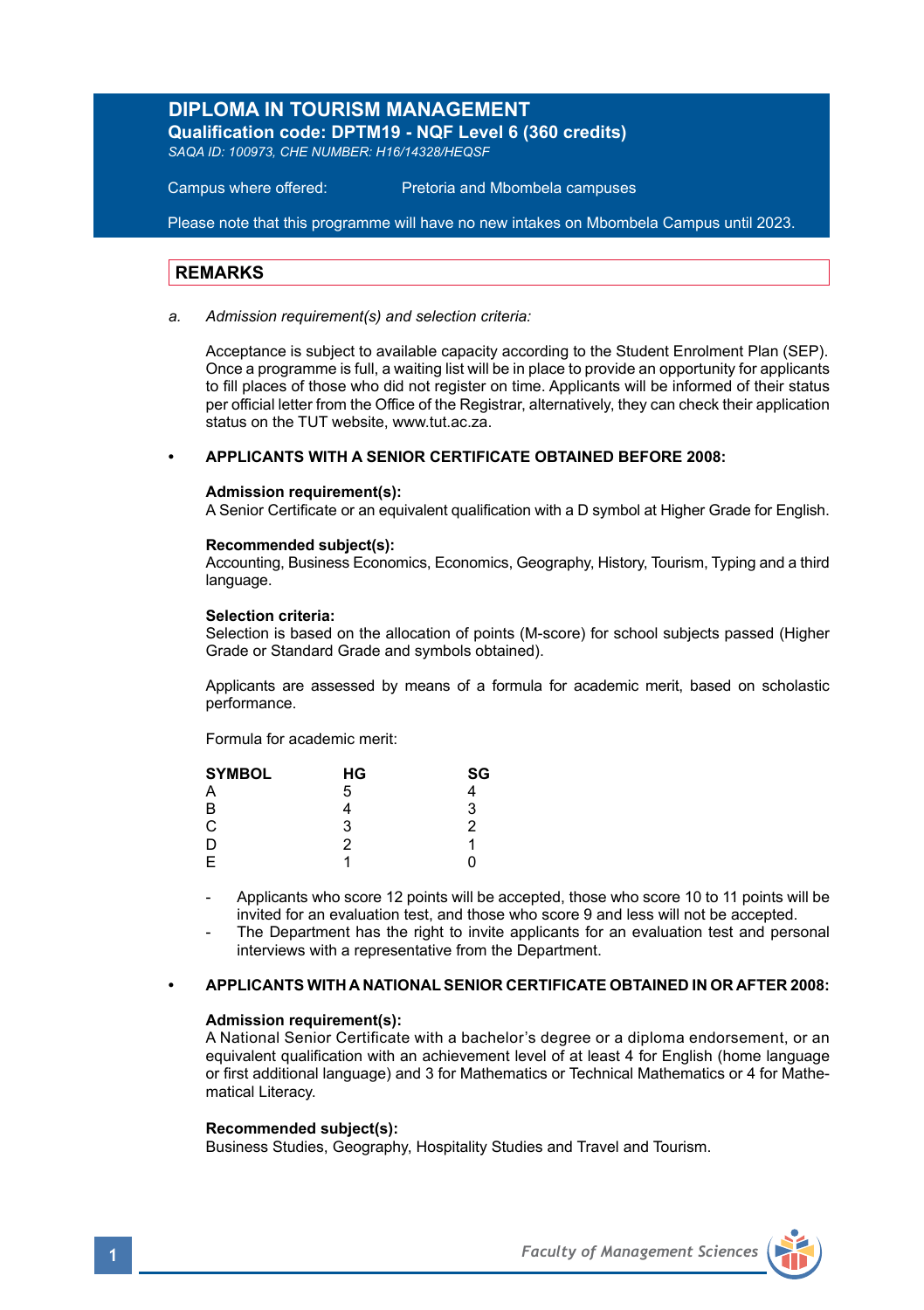#### **Selection criteria:**

To be considered for this qualification, applicants must have an Admission Point Score (APS) of at least **22** (excluding Life Orientation).

#### **Assessment procedures:**

Applicants with a final APS of 26 and more will be admitted to the programme. Applicants with a score of 22 to 25 may be invited to do the TUT potential assessment.

#### **• APPLICANTS WITH A NATIONAL CERTIFICATE (VOCATIONAL):**

#### **Admission requirement(s):**

A National Certificate (Vocational) with a bachelor's degree or a diploma endorsement, with at least 50% for English (home language or first additional language) and 40% for Mathematics or 50% for Mathematical Literacy, 40% for Life Orientation (excluded for APS calculation), and 50% for any other three compulsory vocational subjects.

The certificate must be in any of the following fields: accounting, computer science, economics, finance, hospitality, information technology, management, marketing, office administration or tourism.

#### **Selection criteria:**

To be considered for this qualification, applicants must have an Admission Point Score (APS) of at least **26** (excluding Life Orientation).

#### **Assessment procedures:**

Applicants with a final APS of 26 and more will be admitted to the programme. Applicants with a score of 22 to 25 may be invited to do the TUT potential assessment.

- *b. Recognition of Prior Learning (RPL), equivalence and status:* See Chapter 30 of Students' Rules and Regulations.
- *c. Intake for the qualification:* January only.
- *d. Presentation:* Day classes.
- *e. Minimum duration:* Three years.
- *f. Exclusion and readmission:* See Chapter 2 of Students' Rules and Regulations.
- *g. WIL in Tourism Management:* See Chapter 5 of Students' Rules and Regulations.

## **CURRICULUM**

## **FIRST YEAR CODE MODULE NQF-L CREDIT PREREQUISITE MODULE(S)** CAP105X Communication for Academic (5) (10) Purposes CPL105X Computer Literacy (5) (10)<br>INI125D Information Literacy (5) (2) Information Literacy I (5) (2) (block module) LFI125X Life Skills I (block module) (5) (2) TMK105D Marketing for Tourism I (5) (16) TRD105D Tourism Development I (5) (24) TRG105D Travel and Tourism Geography I (5) (16)

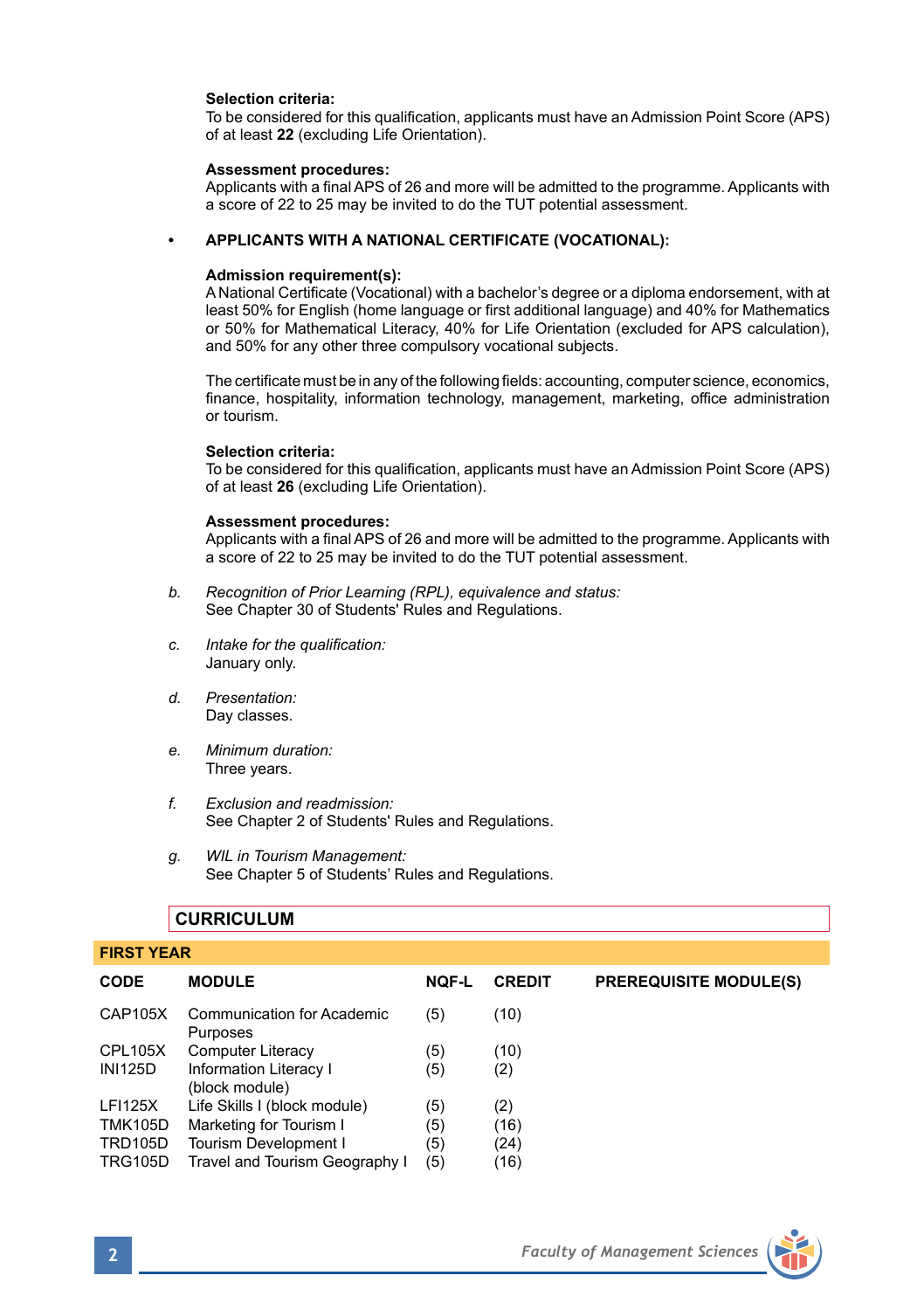| TRP105D        | Travel and Tourism Practice I       | (5) | (16) |
|----------------|-------------------------------------|-----|------|
| <b>TRT105D</b> | Travel and Tourism Management I (5) |     | (24) |

## TOTAL CREDITS FOR THE FIRST YEAR: **120**

| <b>SECOND YEAR</b>                                            |                                                                                                                                                                                 |                          |                             |                                                                                                    |  |  |
|---------------------------------------------------------------|---------------------------------------------------------------------------------------------------------------------------------------------------------------------------------|--------------------------|-----------------------------|----------------------------------------------------------------------------------------------------|--|--|
| CODE                                                          | <b>MODULE</b>                                                                                                                                                                   | <b>NOF-L</b>             | <b>CREDIT</b>               | <b>PREREQUISITE MODULE(S)</b>                                                                      |  |  |
| COP206X                                                       | Communication for Occupational<br>Purposes                                                                                                                                      | (6)                      | (8)                         | Communication for Academic<br>Purposes                                                             |  |  |
| <b>TMK206D</b><br><b>TOE215D</b>                              | Marketing for Tourism II<br><b>Tourism Economics I</b><br>(second-semester module)                                                                                              | (6)<br>(5)               | (16)<br>(12)                | Marketing for Tourism I                                                                            |  |  |
| <b>TRD206D</b><br><b>TRF205D</b>                              | Tourism Development II<br>Travel and Tourism Finance I                                                                                                                          | (6)<br>(5)               | (16)<br>(12)                | <b>Tourism Development I</b>                                                                       |  |  |
| <b>TRG206D</b><br><b>TRH215D</b>                              | Travel and Tourism Geography II<br><b>Travel and Tourism Human</b><br>Resources I (first-semester<br>module)                                                                    | (6)<br>(5)               | (12)<br>(12)                | Travel and Tourism Geography I                                                                     |  |  |
| <b>TRL205D</b><br><b>TRP206D</b>                              | Law for Tourism I<br>Travel and Tourism Practice II                                                                                                                             | (5)<br>(6)               | (16)<br>(16)                | Travel and Tourism Practice I                                                                      |  |  |
|                                                               | TOTAL CREDITS FOR THE SECOND YEAR:                                                                                                                                              |                          | 120                         |                                                                                                    |  |  |
|                                                               |                                                                                                                                                                                 |                          |                             |                                                                                                    |  |  |
| <b>THIRD YEAR</b>                                             |                                                                                                                                                                                 |                          |                             |                                                                                                    |  |  |
| CODE                                                          | <b>MODULE</b>                                                                                                                                                                   | NOF-L                    | <b>CREDIT</b>               | <b>PREREQUISITE MODULE(S)</b>                                                                      |  |  |
| TRD306D<br><b>TRG306D</b><br><b>TRP306D</b><br><b>TRP316R</b> | <b>Tourism Development III</b><br>Travel and Tourism Geography III<br><b>Travel and Tourism Practice III</b><br>Travel and Tourism Practice III<br>(re-registration) (first- or | (6)<br>(6)<br>(6)<br>(6) | (18)<br>(12)<br>(12)<br>(0) | <b>Tourism Development II</b><br>Travel and Tourism Geography II<br>Travel and Tourism Practice II |  |  |
| <b>TRT306D</b>                                                | second-semester module)<br><b>Travel and Tourism</b><br>Management III                                                                                                          | (6)                      | (18)                        | Tourism Economics I<br>Travel and Tourism Finance I<br>Travel and Tourism Human<br>Resources I     |  |  |
| <b>TRX316D</b>                                                | WIL in Tourism Management<br>(first- or second-semester module)                                                                                                                 | (6)                      | (60)                        | Travel and Tourism Management I                                                                    |  |  |
|                                                               | TOTAL CREDITS FOR THE THIRD YEAR:                                                                                                                                               |                          | 120                         |                                                                                                    |  |  |

11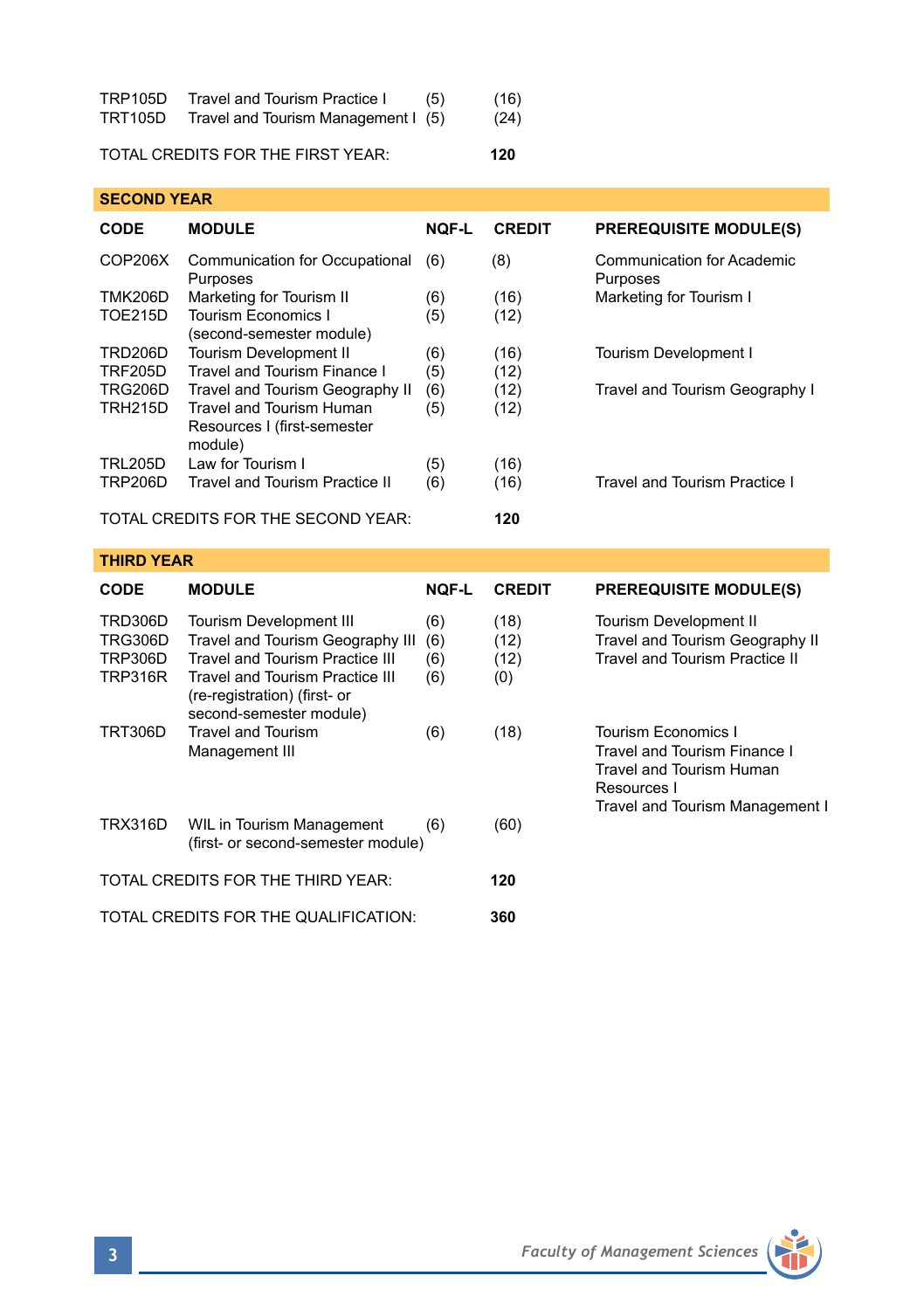# **MODULE INFORMATION (OVERVIEW OF SYLLABUS)**

The syllabus content is subject to change to accommodate industry changes. Please note that a more detailed syllabus is available at the Department or in the study guide that is applicable to a particular module. At time of publication, the syllabus content was defined as follows:

### **C**

### **COMMUNICATION FOR ACADEMIC PURPOSES (CAP105X) 1 X 3-HOUR PAPER** *(Module custodian: Department of Applied Languages)*

A workable knowledge of English is an essential skill for any graduate who is required to conduct themselves successfully in a professional working environment. This module will equip students with the competencies required to compose a selection of written texts related to communicating both internally and externally within a professional environment. In addition, the module includes strategies that are essential for the effective communication in various situations, including small groups to avoid unproductive conflict, a multicultural context, etc. (Total tuition time: not available)

## **COMMUNICATION FOR OCCUPATIONAL PURPOSES (COP206X) 1 X 3-HOUR PAPER**

## *(Module custodian: Department of Applied Languages)*

The module is designed to provide students with the skills necessary to engage meaningfully with English in both academic and professional environments. It aims to develop the students' note taking and reading skills, as well as writing skills by exposing them to a selection of written texts related to a specific field of study. On completion, students will have an understanding of the writing process and be able to plan, draft, revise and edit work for clarity, coherence, style and appropriateness. (Total tuition time: not available)

## **COMPUTER LITERACY (CPL105X)** CONTINUOUS ASSESSMENT

### *(Module custodian: End User Computing Unit)*

Students have to acquire foundational knowledge in computing fundamentals, essential digital skills in key applications based on MS Office Suite and network basics (i.e. MS Outlook and Internet). Students will do online exams that are mapped with SAQA. (Total tuition time: not available)

## **I**

## **INFORMATION LITERACY I (INI125D) CONTINUOUS ASSESSMENT**

### *(Module custodian: Directorate of Library and Information Services)*

Introduction of information literacy. Development of a search strategy and application of a search string to search engines and academic databases. Evaluation of information sources. Ethical and legal use of information. (Total tuition time: not available)

### **L**

# **LAW FOR TOURISM I (TRL205D) 1 X 3-HOUR PAPER**

## *(Module custodian: Department of Law)*

This module provides a foundational introduction to South African law, introduction to tourism law, delictual liability in the adventure tourism environment, basic principles of the law of contract, introduction to labour law and the employment relationship, prescriptive labour legislation and managing labour relations in the workplace. (Total tuition time: not available)

## *(Module custodian: Directorate of Student Development and Support)*

Academic, personal and socioemotional skills development for students in higher education. Personal and social dimensions address: effective planning and self-management (goal setting and time management); Adjusting to university life (student life, diversity and change); Intra- and interpersonal skills development (conflict management, self-esteem, relationship management); Effective living (healthy living, HIV education, substance abuse); Academic dimension addresses: academic skills for university (e.g. critical thinking, creativity, managing assignments and assessments). (Total tuition time: not available)

### **LIFE SKILLS I (LFI125X) CONTINUOUS ASSESSMENT**

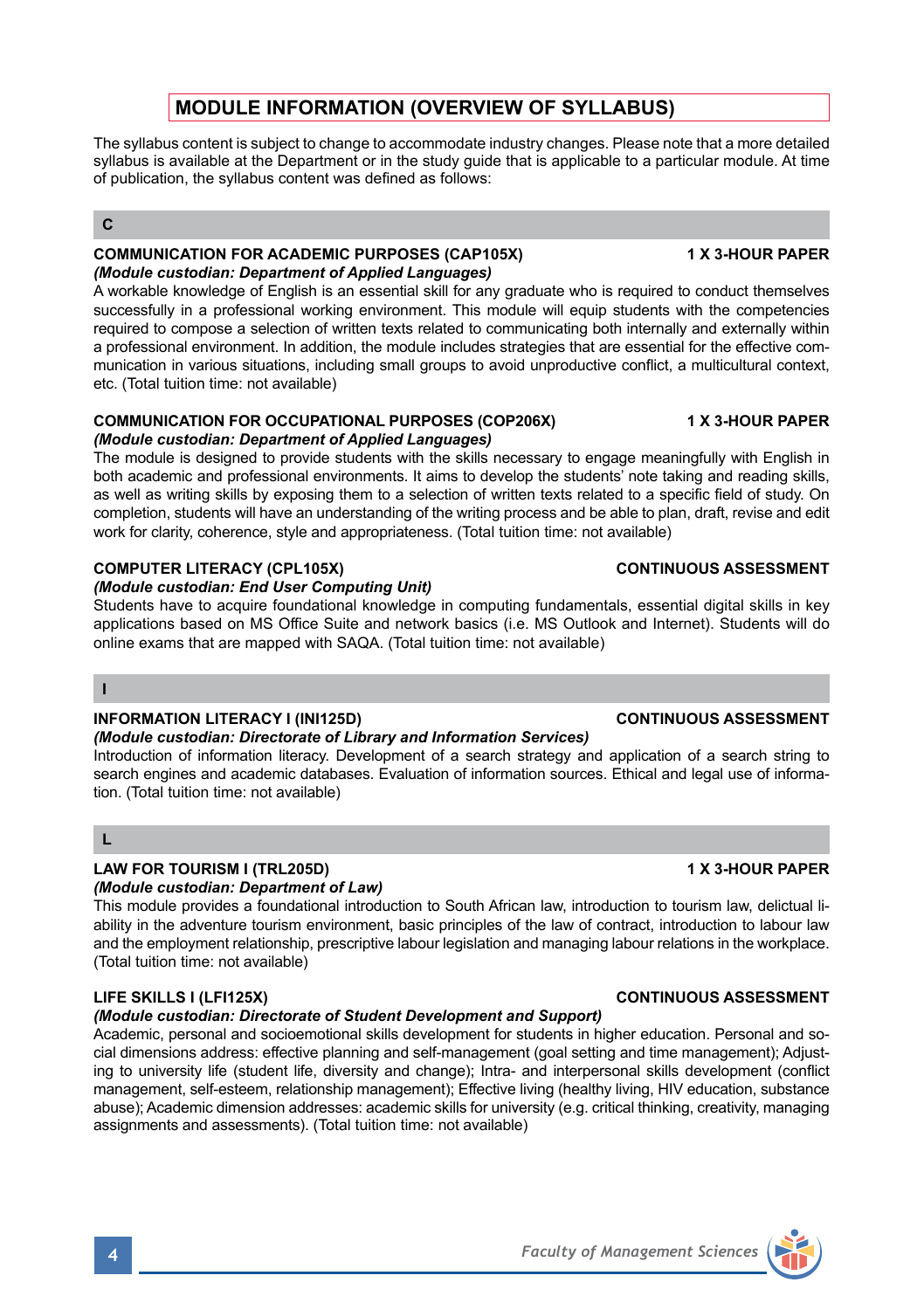## **M**

## **MARKETING FOR TOURISM I (TMK105D) 1 X 2-HOUR PAPER**

## *(Module custodian: Department of Tourism Management)*

Students are introduced to the basic fundamentals of marketing. The four P's of marketing will create a theoretical framework that will articulate into the development on a detailed marketing plan in Marketing for Tourism II. The four Ps include price, product, place, and promotion. The special nature of tourism services means that the physical evidence, process and people are additional elements of the four Ps. (Total tuition time: not available)

## **MARKETING FOR TOURISM II (TMK206D) 1 X 2-HOUR PAPER**

## *(Module custodian: Department of Tourism Management)*

To prepare student to apply the basic marketing principles in the development of a marketing plan. The marketing plan includes a SWOT analysis; an environmental analysis, marketing objectives; segmentation, targeting, positioning; and a marketing strategy (8 Ps). Techniques used to evaluate the effectiveness of the marketing plan is also addressed. Students will be competent to source and critically analyse information for the development of a marketing plan. (Total tuition time: not available)

### **T**

## **TOURISM DEVELOPMENT I (TRD105D) 1 X 3-HOUR PAPER**

## *(Module custodian: Department of Tourism Management)*

Students are introduced to the tourism phenomenon. Analysing tourism at a global level, it aims to foster an appreciation of the history and growth of tourism, the diversity of the sector, contemporary issues in tourism and implications for management, in addition to the impacts of tourism on economies, societies and environments. (Total tuition time: not available)

### **TOURISM DEVELOPMENT II (TRD206D) 1 X 2-HOUR PAPER**

### *(Module custodian: Department of Tourism Management)*

Students are introduced to responsible tourism destination planning, development and management in South Africa. Specifically, it addresses economic, social and environmental responsibility at a national, provincial and local level. (Total tuition time: not available)

### **TOURISM DEVELOPMENT III (TRD306D) CONTINUOUS ASSESSMENT**

## *(Module custodian: Department of Tourism Management)*

Students are equipped with the knowledge and skills for effective project management in tourism. It addresses concepts of planning, leading, securing resources and budgeting, in addition to assisting students to appreciate how projects are a major tool for implementing and achieving strategic goals of organisations and tourism sector strategies. (Total tuition time: not available)

## **TOURISM ECONOMICS I (TOE215D)** 1 X 2-HOUR PAPER

## *(Module custodian: Department of Tourism Management)*

To provide students with an understanding of basic tourism patterns and trends to the complexity of a growing tourism industry. It presents clear discussions of tourism and travel services, destination management, sustainability and the impact of tourism on economies, societies and environments. (Total tuition time: not available)

## **TRAVEL AND TOURISM FINANCE I (TRF205D) CONTINUOUS ASSESSMENT**

## *(Module custodian: Department of Tourism Management)*

To enable students to develop a thorough knowledge and understanding of Accounting/Finance which is essential to manage a tourism enterprise. It will encourage students to be confident, independent managers with the focus on a profitable enterprise, and to be critical thinkers. It will cover basic accounting terminology as well as recording of transactions, basic foreign exchange calculations as well as basic budgeting of a tourism business. (Total tuition time: not available)

## **TRAVEL AND TOURISM GEOGRAPHY I (TRG105D) CONTINUOUS ASSESSMENT**

## *(Module custodian: Department of Tourism Management)*

A core module designed to foster an appreciation of world-wide travel geography. Travel and Tourism Geography I is primarily concerned with enhancing the students' geographical knowledge and destination appeal of Africa and its neighbouring Indian Ocean islands. (Total tuition time: not available)